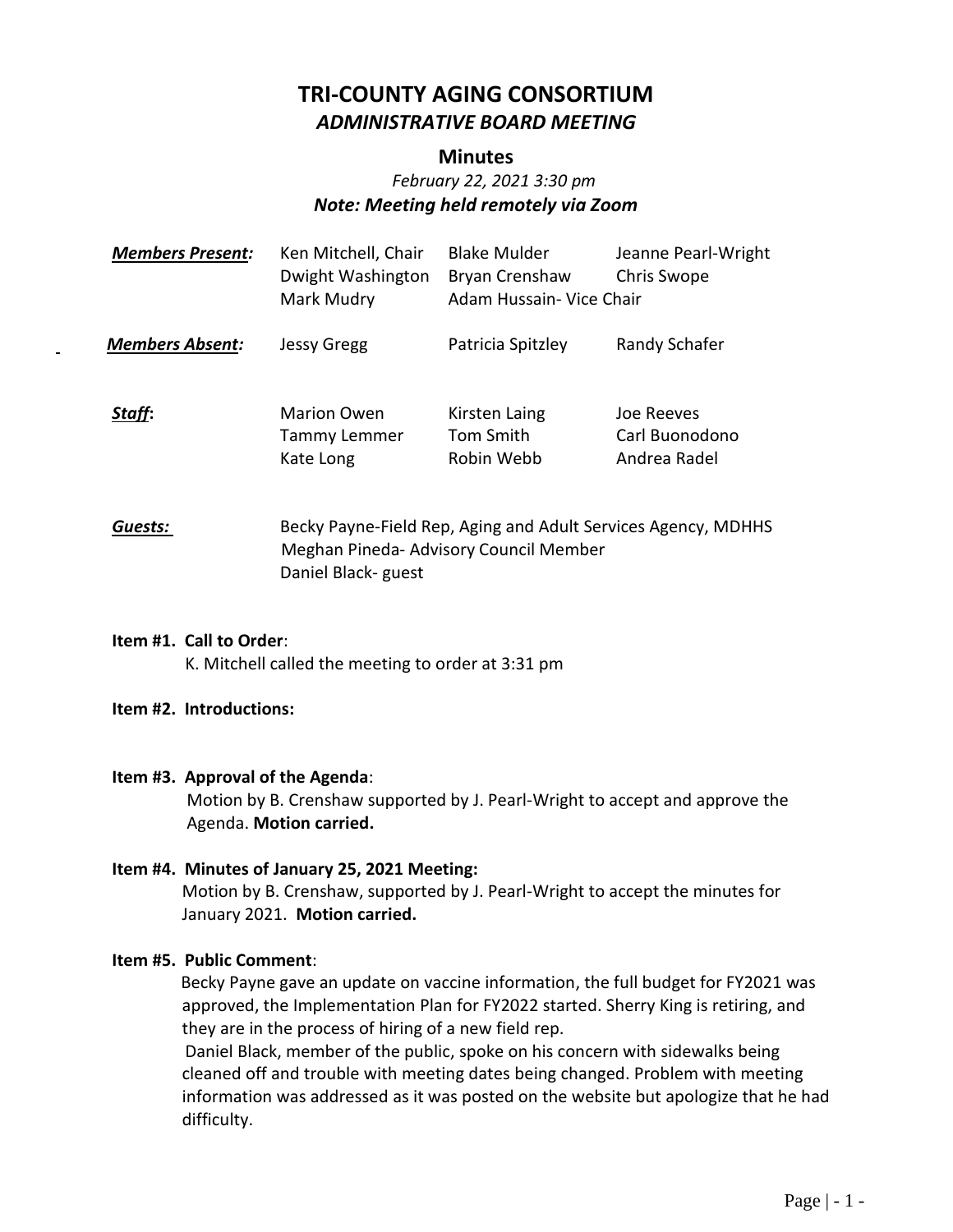#### **Item #6**. **Committee Appointments:**

Andrea Radel asked for additional committee members on the personnel, finance, and grievance committees. J. Pearl-Wright volunteered for the Finance Committee. A. Hussain, Blake Mulder, J. Pearl-Wright, and Mark Mudry volunteered for the Grievance Committee. Motion by B. Mulder, supported by J. Pearl-Wright to accept these individuals for the respective committees. **Motion carried.**

#### **Item #7. Conflict of Interest forms-**

J. Reeves reminded Board members to turn in their Conflict of Interest forms and email to him at reevesj@tcoa.org.

#### **Item #7. Directors Report:**

#### **I. COVID-19 Update:**

- No other incidents of kitchen staff being positive for Covid-19. Kitchen is running smoothly.
- Nutrition Program is receiving 60 food boxes for senior from the Michigan Aging and Adult Services Agency (AASA).
- Staff and volunteers have been busy assisting older adults connect with resources and sign up for vaccines. TCOA has secured the services of retiree Ruth Pell to coordinate vaccines and the AARP tax assistance program.
- Services continue to be delivered, with some being delivered in an online setting.
- We are assisting the Tax Program for the Elderly (tax assistance program) to be able to assist with filing taxes and homestead property tax and home heating credits as they are unable to provide the service at TCOA.

#### **II. Other:**

- Permanent \$2/hour wage increase for direct care workers is part of the FY 2022 Governor budget.
- Received and signed agreement with Ingham County to provide an array of services to persons over 60 through the Elder Persons Millage. TCOA has hired Michael McMonigal to oversee and manage this millage program.
- Include in the Board Packet is the Certificate of Recognition for TCOA for the WILX Pivot Award by State Representative Sarah Anthony. This was a result of our changes to adapt to the circumstances of the pandemic, by delivering services in a different manner and keeping withing goals and mission.

#### **Item #8. Planning, Advocacy & Development:**